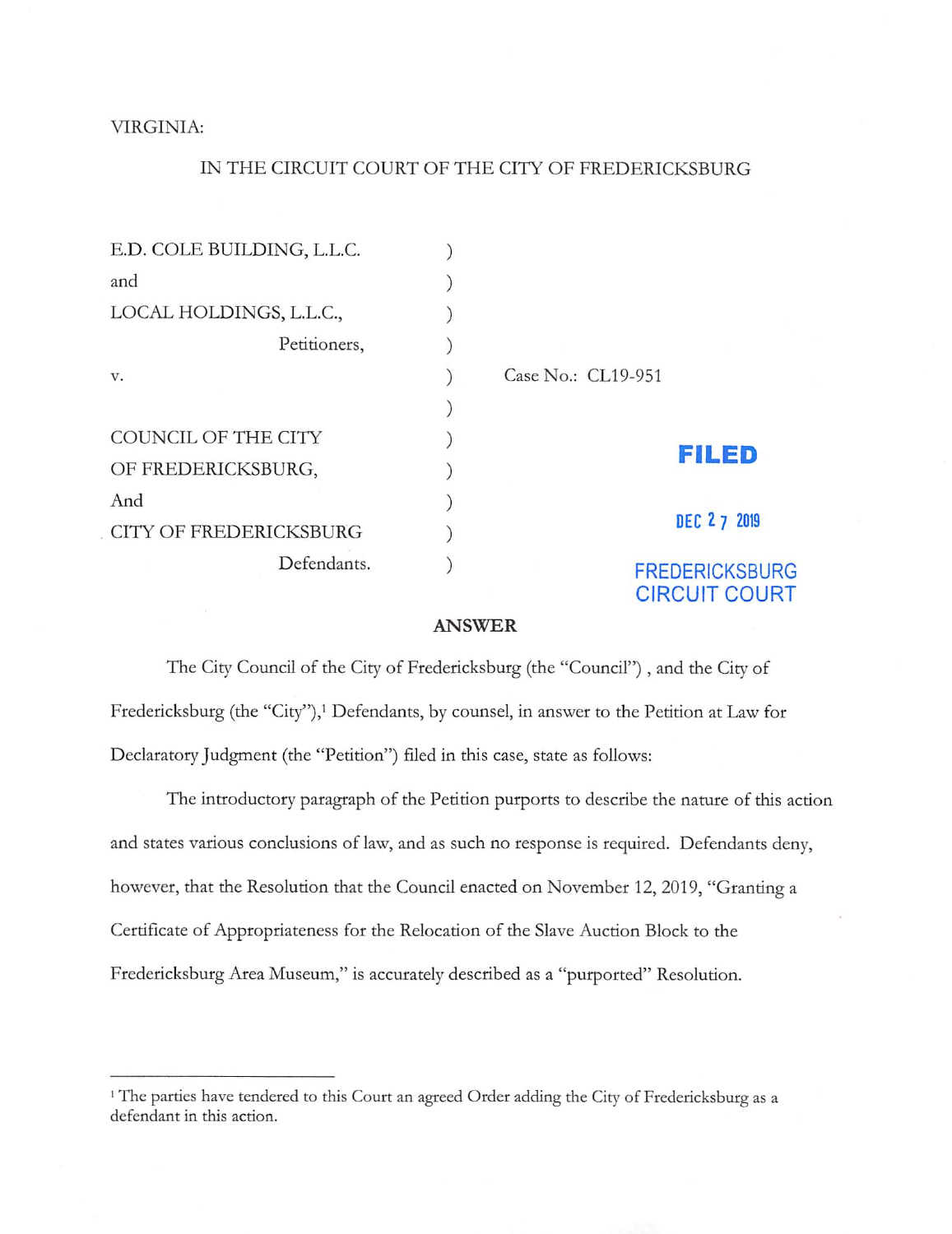1. Paragraph 1 states a conclusion of law, and as such no response is required. To the extent that a response may be appropriate, Defendants deny that  $\S 8.01$ -184 of the Code of Virginia confers jurisdiction, on this or any Court.

2. Defendants admit that this action was initiated within 30 days after the final decision that is challenged in this action. Defendants deny that such decision is accurately described as an "intended" final decision. The remainder of Paragraph 2 states conclusions of law, and as such no response is required. To the extent that a response may be appropriate. Defendants deny that either § 15.2-2306(A)(3) of the Code of Virginia or Fredericksburg City Code § 72- 23.1(F)(2) confers jurisdiction on this or any Court.

3. Paragraph 3 states a conclusion of law, and as such no response is required. To the extent that a response may be appropriate. Defendants admit that venue of this action is proper in this Court.

4. Defendants admit, based on a review of online records of the State Corporation Commission, that Petitioner E.D. Cole Building, L.L.C. ("Cole"), is a *de jure* limited liability company, organized under the laws of the Commonwealth of Virginia on September 3, 2008, with a registered office at 401 Chatham Square Office Park, Fredericksburg, Virginia 22405. Defendants are without sufficient information on which to base either an admission or a denial that Cole's primary place of business is at the same location. Defendants admit, based on a review of the City's land records, that Cole owns real estate located at 402 William Street, Fredericksburg, VA 22401; that a building at that address is sometimes referred to as the "Cole Building"; that the Kybecca Restaurant is located in that building; and that the building is located across the street from the "Slave Auction Block." The remaining allegations of Paragraph 4 are denied.

 $\overline{2}$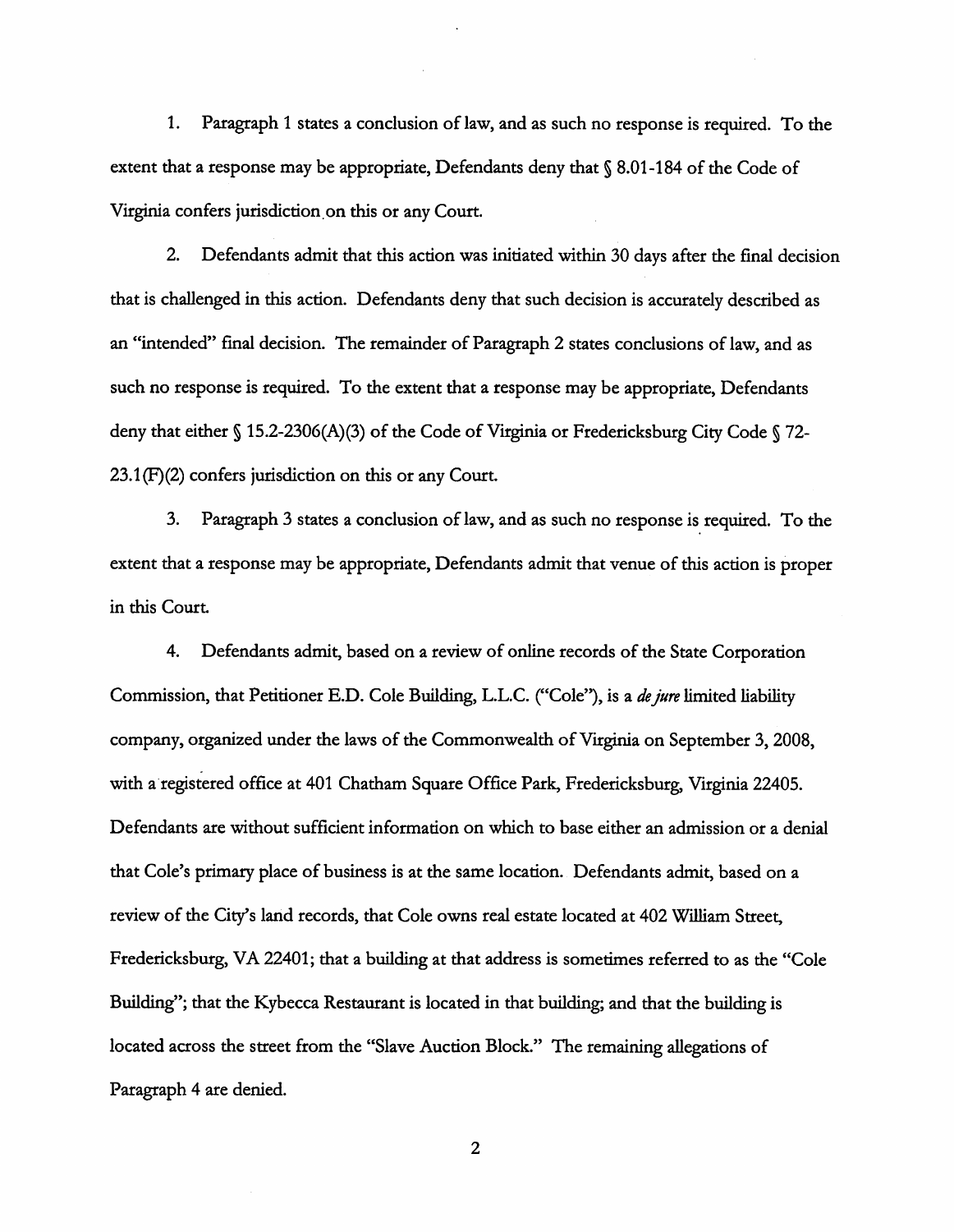5. Defendants admit, based on a review of online records of the State Corporation Commission, that Petitioner Local Holdings, L.L.C. ("Local"), is a de jure limited liability company, organized under the laws of the Commonwealth of Virginia on February 4, 2015. Defendants are without sufficient information on which to base either an admission or a denial that Local's primary place of business is at the stated location. Defendants admit that a "sandwich shop business" known as "The Butcher's Table" and a butcher shop vending business known as "Olde Towne Butcher" are located at 401 William Street, Fredericksburg, Virginia, in an historic building known as the "Planter's Hotel," which is located near the current location of the Slave Auction Block and which was built in the 1840s. The remaining allegations of Paragraph 5 are denied.

6. Admitted.

7. Defendants admit that the Slave Auction Block has stood in the public right of way at the northwest corner of the intersection of Charles Street and William Street since approximately 1846, and that it has ordered the removal of the Slave Auction Block from that location to the Fredericksburg City Museum, located approximately one block from its current location. The remaining allegations of Paragraph 7 are denied.

8. Defendants admit that the Council passed Resolution 19-100, "Granting a Certificate of Appropriateness for the Relocation of the Slave Auction Block to the Fredericksburg Area Museum," on November 12, 2019, by a 6-1 vote. The remaining allegations of Paragraph 8 are denied.

9. Denied.

10. Admitted.

11. Admitted.

3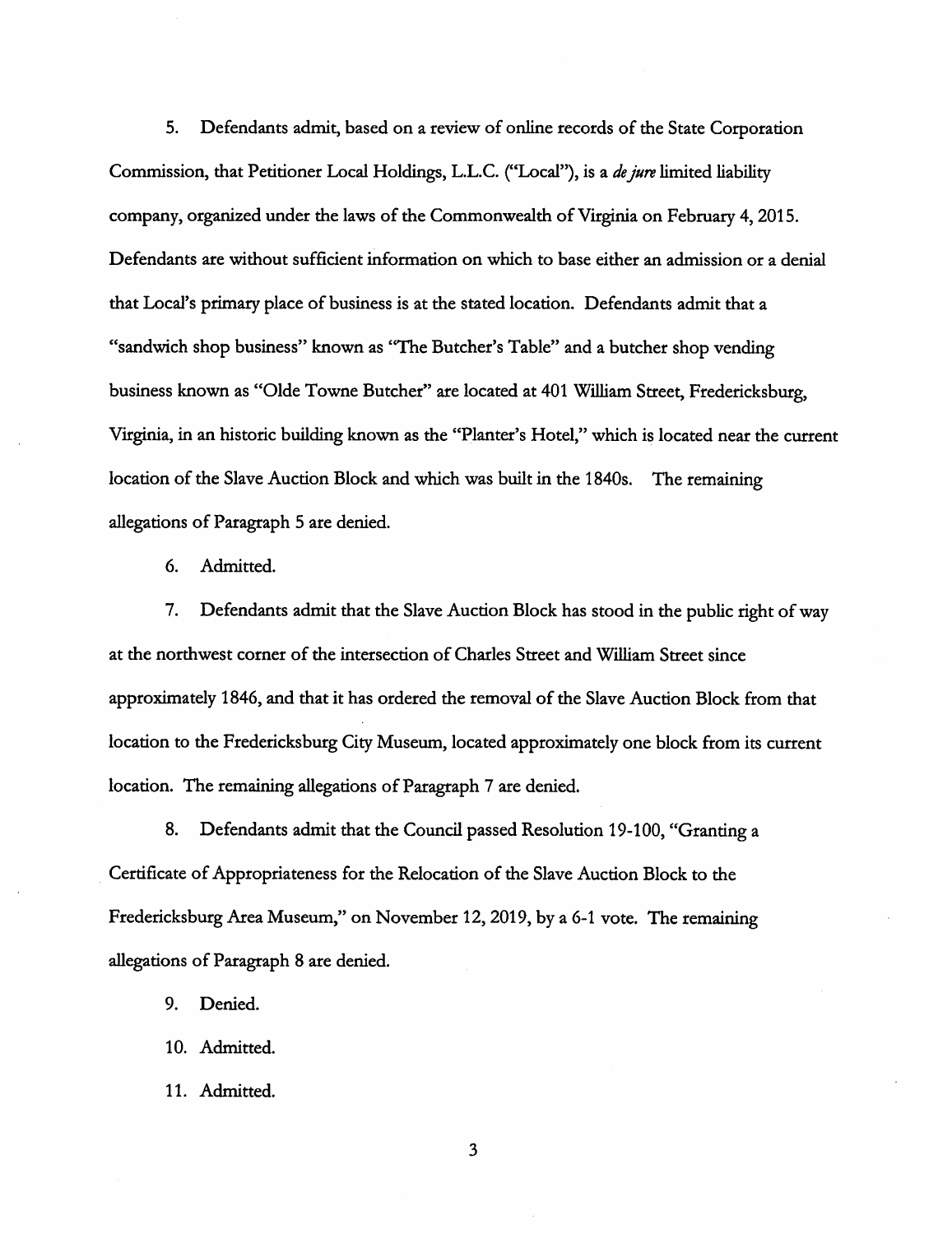12. Admitted.

13. Defendants admit the factual allegations of Paragraph 13. The argumentative characterizations in that Paragraph do not require a response and therefore they are neither admitted nor denied.

14. Defendants admit the factual allegations of Paragraph 14. The argumentative characterizations in that Paragraph do not require a response and therefore they are neither admitted nor denied.

15. Admitted.

16. Defendants are without sufficient information on which to base either an admission or a denial of the allegations regarding Petitioners' counsel's state of mind.

The heading preceding Paragraph 17 is denied.

17. Paragraph 17 states a conclusion of law, and as such no response is required.

18. Paragraph 18 states a conclusion of law, and as such no response is required. To the extent that a response may be appropriate. Defendants admit that an accurate copy of  $\S$  15.2-2306 of the Code of Virginia is attached to the Petition as Exhibit D.

19. Paragraph 19 states a conclusion of law, and as such no response is required. To the extent that a response may be appropriate. Defendants admit that Paragraph 19 accurately quotes a portion of § 15.2-2306(A)(2) of the Code of Virginia.

20. Paragraph 20 states a conclusion of law, and as such no response is required. To the extent that a response may be appropriate. Defendants admit that Fredericksburg City Code § 72-23.1 (F)(2) is relevant to the issues presented by the Petition and that Paragraph 20 accurately quotes a portion of § 15.2-2306 of the Code of Virginia.

 $\overline{4}$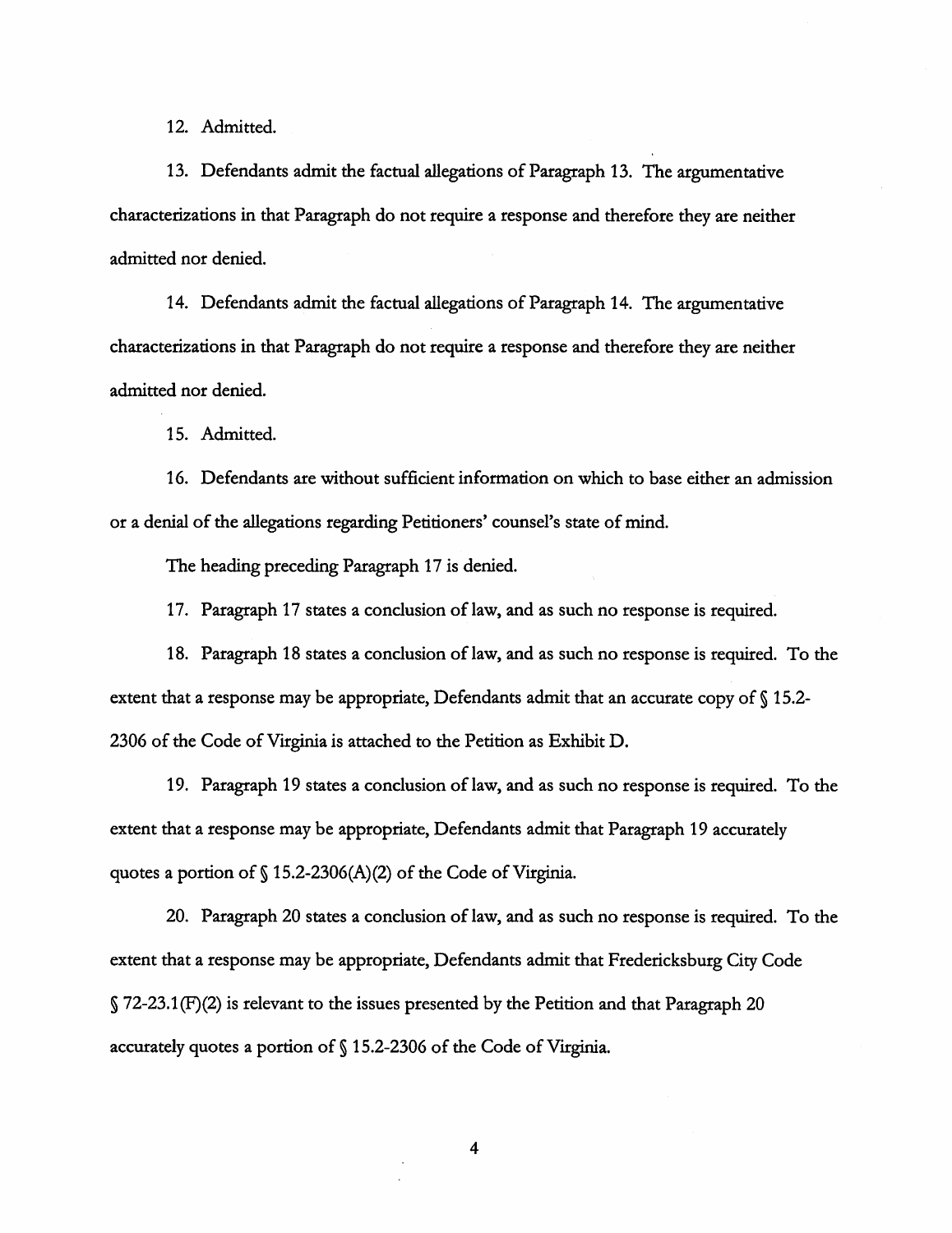21. Paragraph 21 states a conclusion of law, and as such no response is required. To the extent that a response may be appropriate, it is denied.

22. Admitted.

23. Defendants admit the factual allegations of Paragraph 23. Paragraph 23 also states conclusions of law, to which no responses are required. Defendants state, however, that a more accurate statement of law is that the Council enacted (rather than promulgated) § 72-23.1 of the City Code. Defendants further state that the term "ramified provisions" is vague or ambiguous and its meaning is uncertain, and therefore that portion of Paragraph 23 is neither admitted nor denied.

24. Paragraph 24 states a conclusion of law, and as such no response is required. To the extent that a response may be appropriate, it is denied.

25. Denied. Defendants admit, however, that on June 11, 2019, the Council approved a motion to remove the Slave Auction Block, by a vote of 6 to 1, and requested the City Manager to bring a plan to the Council, no later than July 9, 2019, to execute the removal by the end of the calendar year, as shown in the official meeting minutes, the relevant portion of which is attached hereto as Exhibits 1 and 3.

26. Denied. Defendants admit, however, that on July 9,2019, the City Manager returned to Council with a relocation plan for the Slave Auction Block, including an application to the Architectural Review Board (the "ARB") for a certificate of appropriateness, as directed on June 11, 2019; that a true copy of the relocation plan is attached hereto as Exhibit 2; that Council voted to approve the relocation plan, as shown in the official meeting minutes attached hereto as Exhibit 3; and that the City Manager, on behalf of the City, filed the application to the ARB for a certificate of appropriateness as shown in Exhibit F to the Petition.

5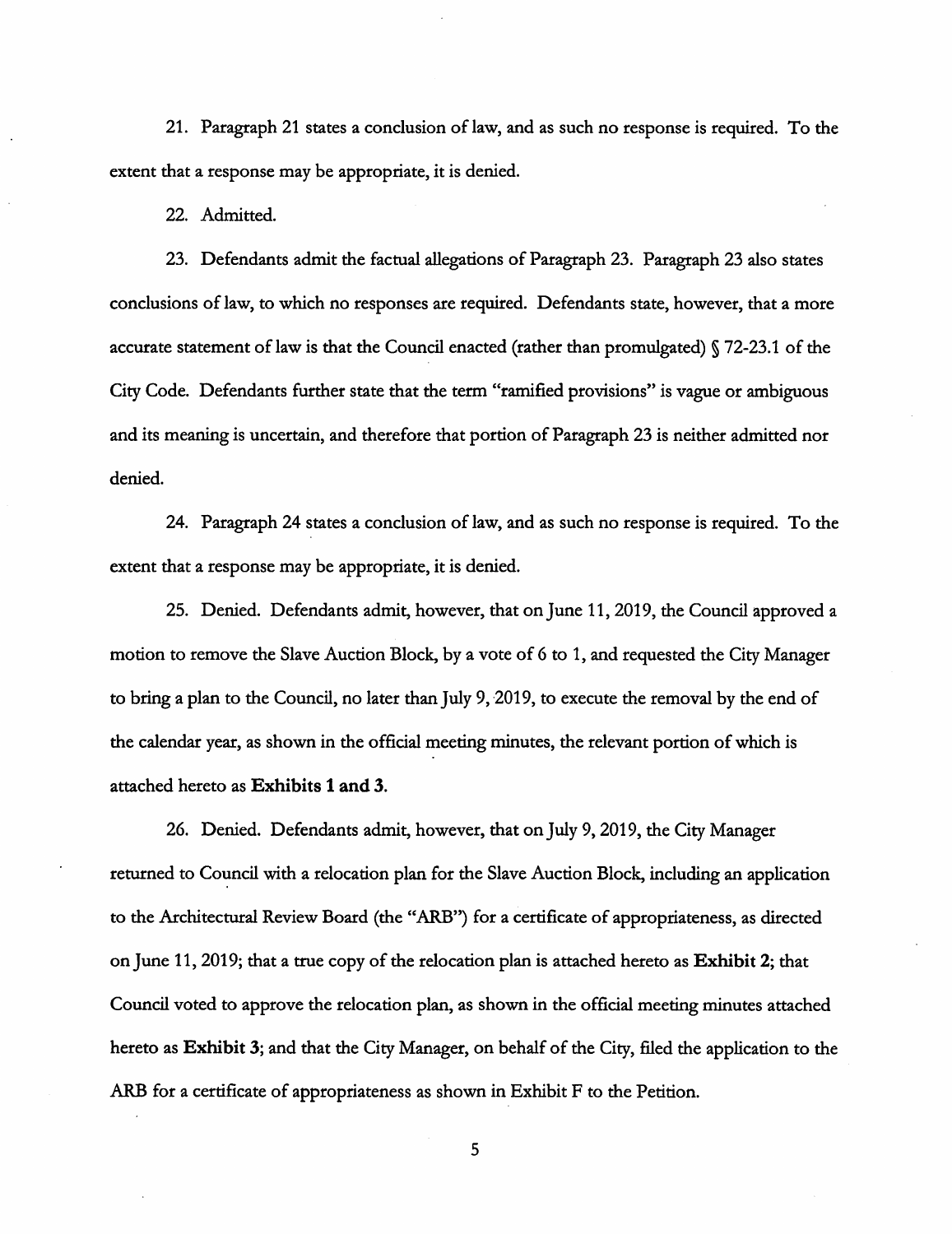27. Denied.

28. Denied. Defendants state affirmatively that the ARB held four meetings on the City Manager's application, on August 12, September 9, September 23, and October 14, 2019, as shown by the official minutes of the ARB which are attached hereto as Exhibit 4. On October 14, 2019, a motion to deny the certificate of appropriateness failed by a vote of two in favor, one opposed, three abstaining, and one member disqualified under the Conflict of Interests Act.

29. Defendants admit the allegations of Paragraph 29 to the extent that they relate to the existence of Exhibit G to the Petition, which speaks for itself. All remaining allegations of Paragraph 29 are denied.

30. Denied.

31. Denied. Defendants state affirmatively that the Council adopted Resolution 19-100 at its regular meeting on November 12, 2019, and that it did so pursuant to an appeal filed by the Fredericksburg City Manager on behalf of the City on November 7, 2019. A proposed Resolution, which is substantively identical to the Resolution that was adopted by the Council, is attached to the Petition as Exhibit H.

32. Denied.

33. Paragraph 33 states conclusions of law, and as such no response is required.

34. Paragraph 34 states conclusions of law, and as such no response is required. Defendants admit, however, that a legal principle generally referred to as the "Dillon Rule" is a recognized principle of Virginia law.

35. Paragraph 35 states Petitioner's legal arguments, and as such no response is required in an Answer. To the extent that a response may be appropriate. Paragraph 35 is denied.

36. All allegations not otherwise expressly admitted or denied herein are hereby denied.

6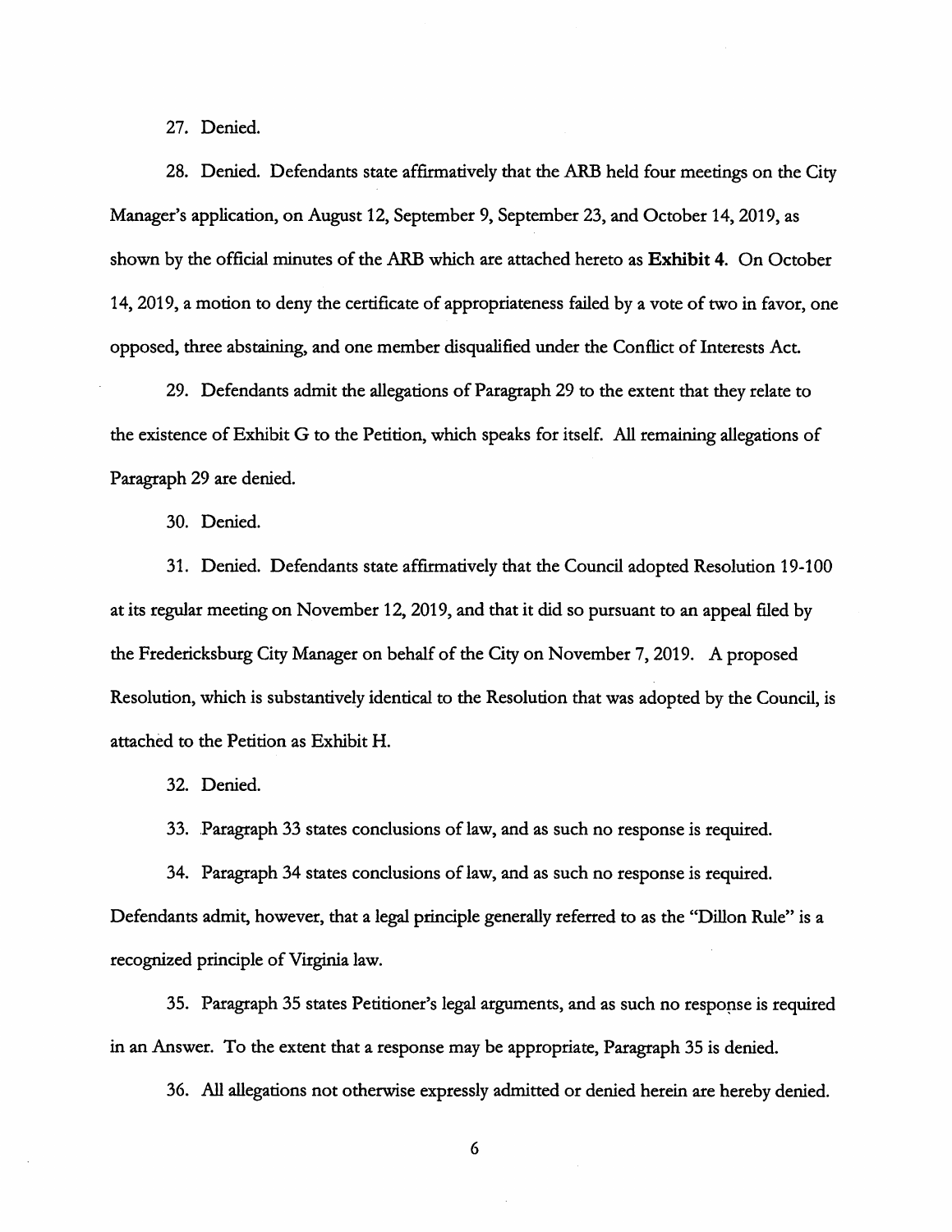- 37. Defendants deny that Petitioners Cole and Local have standing to bring this action.
- 38. Defendants deny that Petitioners are entitled to any relief of any form in this action.

WHEREFORE, having fully answered Petitioner's Petition at Law for Declaratory

Judgment, the Defendants City Council of the City of Fredericksburg and City of

Fredericksburg, by counsel, respectfully request that this case be dismissed.

Respectfully submitted,

CITY COUNCIL OF THE CITY OF FREDERICKSBURG And CITY OF FREDERICKSBURG

By: Counsel

Kathleen Dooley, City Attorney (VSB No. 25725) Dori Martin, Assistant City Attorney (VSB No. 84956) City of Fredericksburg 601 Caroline Street Suite 200B Fredericksburg, VA 22404 540-372-1020 - Phone kdooley@fredericksburgva.gov demartin@fredericksburgva.gov

George A. Somerville (VSB No. 22419) Saemi Murphy (VSB No.73281) Harman Claytor Corrigan & Wellman Post Office Box 70280 Richmond, VA 23255 (804) 747-5200 (Telephone) (804) 747-6085 (Facsimile) gsomerville@hccw.com smurphy@hccw.com

Counsel for Defendants